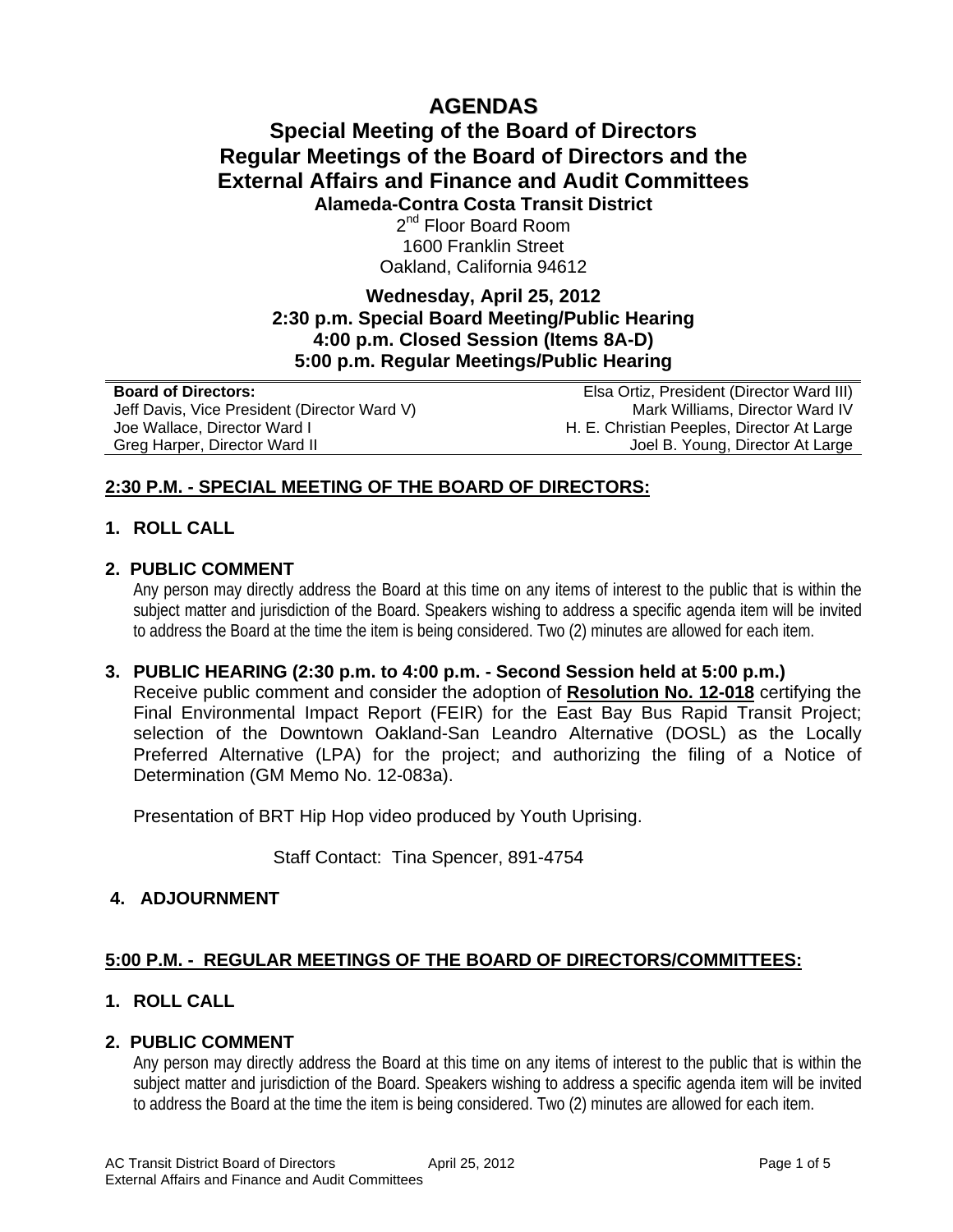### **3. PUBLIC HEARING (5:00 p.m. to at least 6:30 p.m.)**

Receive public comment and consider the adoption of **Resolution No. 12-018** certifying the Final Environmental Impact Report (FEIR) for the East Bay Bus Rapid Transit Project; selection of the Downtown Oakland-San Leandro Alternative (DOSL) as the Locally Preferred Alternative (LPA) for the project; and authorizing the filing of a Notice of Determination (GM Memo No. 12-083a).

Presentation of BRT Hip Hop video produced by Youth Uprising.

### Staff Contact: Tina Spencer, 891-4754

### **4. CONSENT CALENDAR**

Items listed under the Consent Calendar are considered to be routine and may be enacted by one motion/one vote. If discussion is desired, an item may be removed from the Consent Calendar and will be considered individually.

- A. Consider approving Board of Directors and Standing Committee minutes of April 11, 2012.
- B. Consider receiving the Accessibility Advisory Committee minutes of March 13, 2012 (GM Memo No 12-088).

### **5. REGULAR CALENDAR**

A. Consider adoption of **Resolution No. 12-019** approving the May 2012 Service Restructuring and Expansion Plan for the Dumbarton Express service (GM Memo No. 12-066b).

Staff Contact: Cory LaVigne, 891-4846

B. Consider approving contract award to Pulsar Advertising for the branding of Bus Rapid Transit Service (GM Memo No. 11-247a).

Staff Contact: Beverly Greene, 891-7255

- C. Consider the adoption of **Resolution No. 12-025** extending a temporary five percent (5%) reduction in Board compensation through June 30, 2013 (DS Memo No. 12-123).
- D. Discussion regarding agenda items for the Board Retreat scheduled for May 30, 2012 (Verbal)

Staff Contact: Linda A. Nemeroff, 891-7284

### **RECESS TO STANDING COMMITTEES (as the Committee of the Whole)**

Speakers will be invited to address a Committee at the time an item on the agenda is being considered or under Public Comment for items not on the agenda. Immediately following the Standing Committee Meetings, the Board meeting will reconvene at which time the Board may take action on any of the following Committee agenda items.

## **ALL COMMITTEES ARE ADVISORY ONLY.**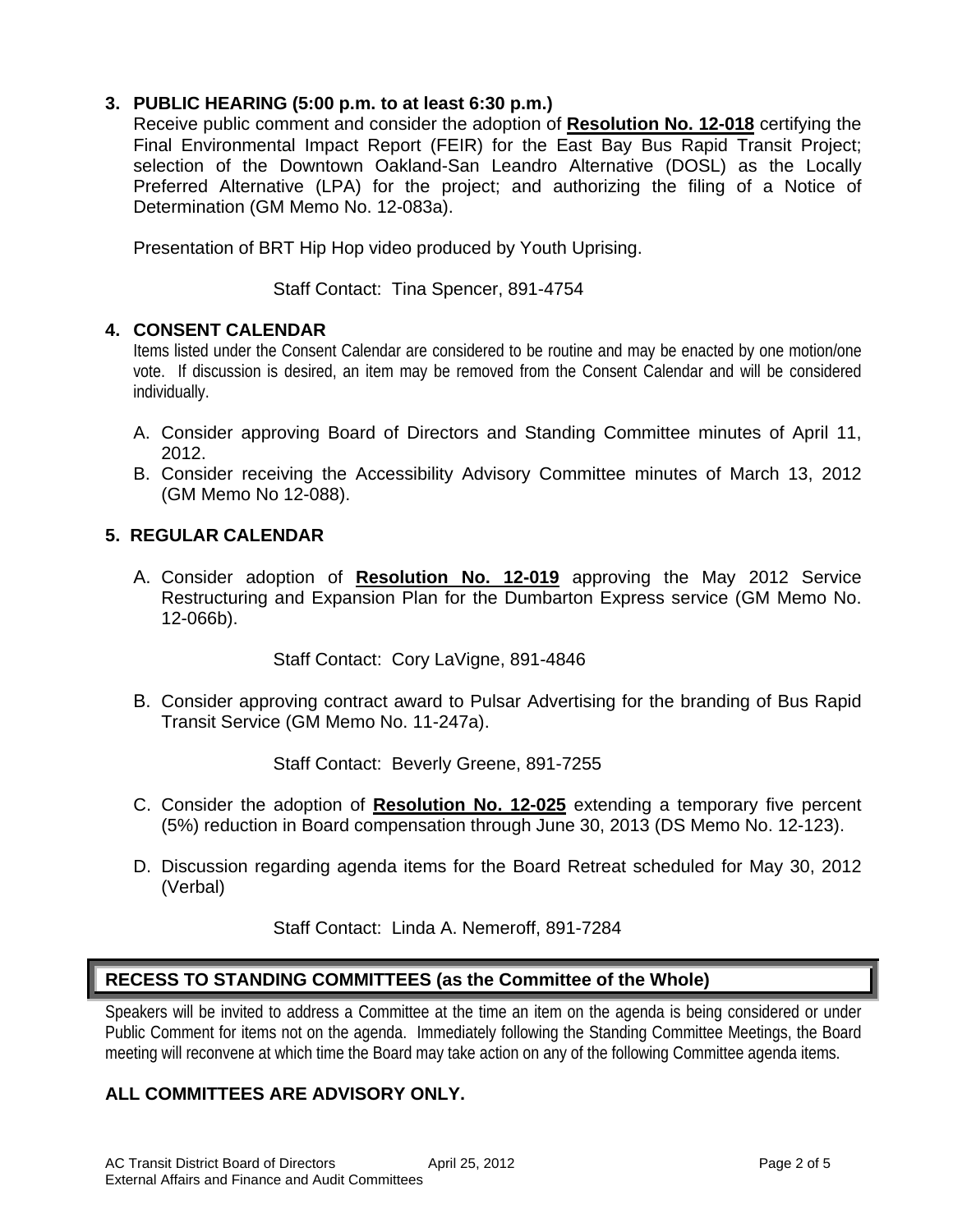### **A. EXTERNAL AFFAIRS COMMITTEE – Director Joe Wallace, Chairperson**

Held immediately following the Board Meeting recess.

**Public Comment** (for items not on the agenda)

#### **Briefing/Action Items:**

A-1. Consider recommending receipt of the monthly legislative report and approval of legislative positions (GM Memo No. 12-090).

Staff Contact: Beverly Greene, 891-7255

**B. FINANCE AND AUDIT COMMITTEE – Director Greg Harper, Chairperson**  Held immediately following the External Affairs Committee meeting.

**Public Comment** (for items not on the agenda)

#### **Consent Items:**

B-1. Consider recommending receipt of the Retirement Board minutes of March 9, 2012 (GM Memo No. 12-091).

Staff Contact: Hugo Wildmann, 891-4889

B-2. Consider recommending receipt of the Report on Investments for the month of February, 2012 (GM Memo No. 12-092).

Staff Contacts: Lewis Clinton Jr., 891-4752

B-3. Consider recommending approval to dispose of seventeen (17) revenue vehicles, three (3) non-revenue vehicles, and two (2) shop equipment via sale or by means most advantageous to the District (GM Memo No. 12-059).

Staff Contact: Sam Marra, 891-5403

#### **Briefing/Action Items:**

B-4. Consider recommending renewal of the District's excess liability insurance and authorize binding of the selected option (GC Memo No. 12-120).

Staff Contact: Vincent C. Ewing, 891-7178

- B-5. Consider recommending approval of amendments to Board Policy 334 Internal Audit Department Purpose (GM Memo No. 12-093).
- B-6. Consider recommending approval of amendments to Board Policy 320 Debt Limitations (GM Memo No. 12-078a). [Continued from the Finance and Audit Committee meeting of March 28, 2012 for further discussion.]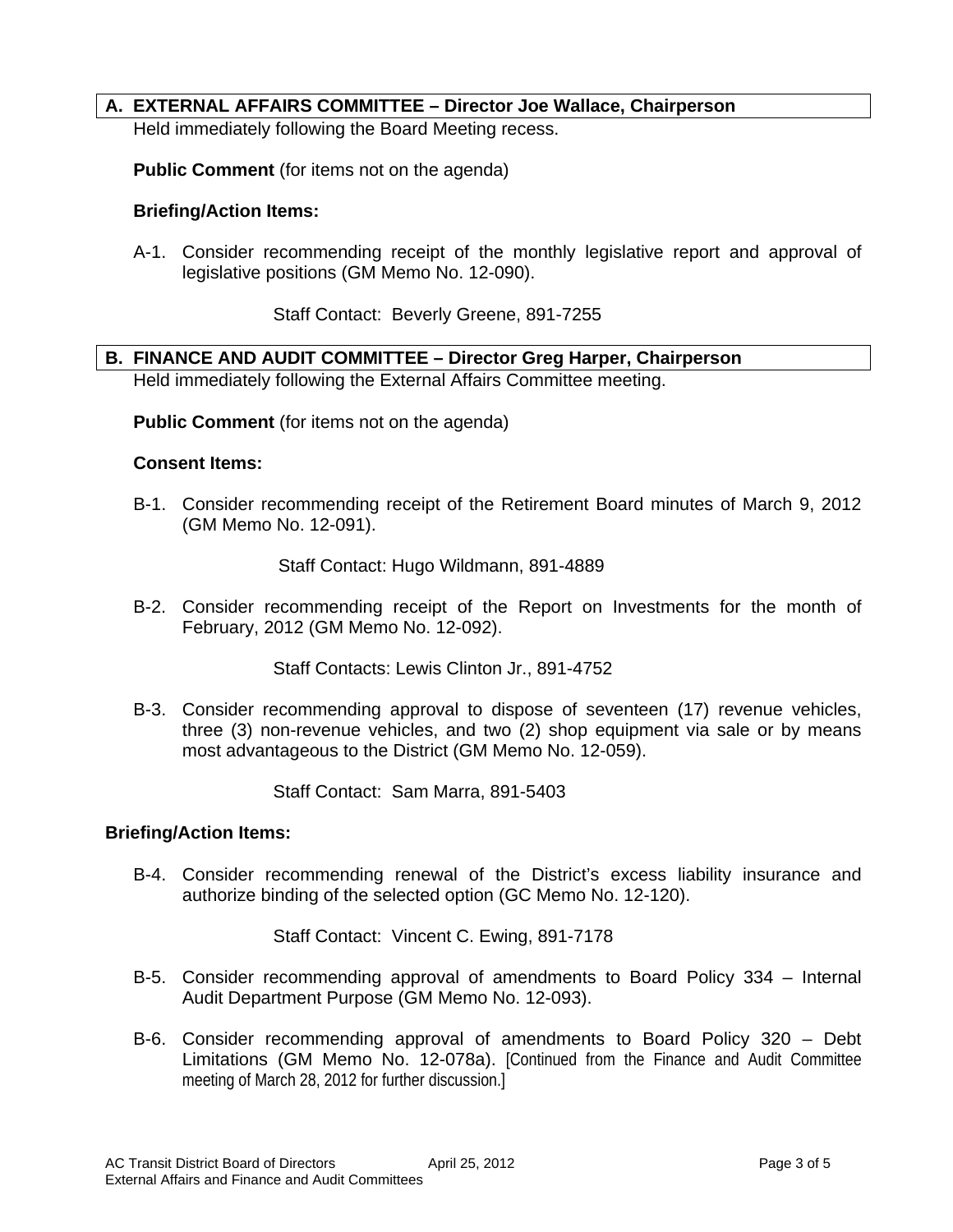- B-7. Consider recommending adoption of **Resolution No. 12-023** amending Board Policy 341 – Payment of Expenditures: Signature Authorities, and repealing Resolution No. 07-041 (GM Memo No. 12-095).
- B-8. Consider recommending receipt of a report on updates to the rules pertaining to the Disadvantaged Business Enterprise (DBE) Program [Requested by Director Young – 2/23/11] (GM Memo No. 12-096).

Staff Contact: Lewis Clinton Jr., 891-4752

### **RECONVENE BOARD OF DIRECTORS MEETING**

### **6. REPORTS OF STANDING COMMITTEES**

The District Secretary will report on the recommendations made by the Committees, including those items referred to the Consent Calendar Addenda. If discussion or comment is desired, any person may request that an item be considered individually.

### **A. External Affairs Committee**

A-1. Consider receiving the monthly legislative report and approval of legislative positions (GM Memo No. 12-090).

### **B. Finance and Audit Committee**

- B-1. Consider receiving the Retirement Board minutes of March 9, 2012 (GM Memo No. 12-091).
- B-2. Consider receiving the Report on Investments for the month of February, 2012 (GM Memo No. 12-092).
- B-3. Consider approving the disposal of seventeen (17) revenue vehicles, three (3) nonrevenue vehicles, and two (2) shop equipment via sale or by means most advantageous to the District (GM Memo No. 12-059).
- B-4. Consider renewal of the District's excess liability insurance and authorize binding of the selected option (GC Memo No. 12-120).
- B-5. Consider approving amendments to Board Policy 334 Internal Audit Department Purpose (GM Memo No. 12-093).
- B-6. Consider approving amendments to Board Policy 320 Debt Limitations (GM Memo No. 12-078a).
- B-7. Consider adoption of **Resolution No. 12-023** amending Board Policy 341 Payment of Expenditures: Signature Authorities, and repealing Resolution No. 07-041 (GM Memo No. 12-095).
- B-8. Consider receiving report on updates to the rules pertaining to the Disadvantaged Business Enterprise (DBE) Program [Requested by Director Young – 2/23/11] (GM Memo No. 12-096).

### **7. CONSENT CALENDAR ADDENDA**

The Board is requested to authorize as recommended from the committee meetings above.

### **8. CLOSED SESSION/REPORT OUT**

The items for consideration are listed below and will be reported on by the General Counsel as necessary at the end of the meeting.